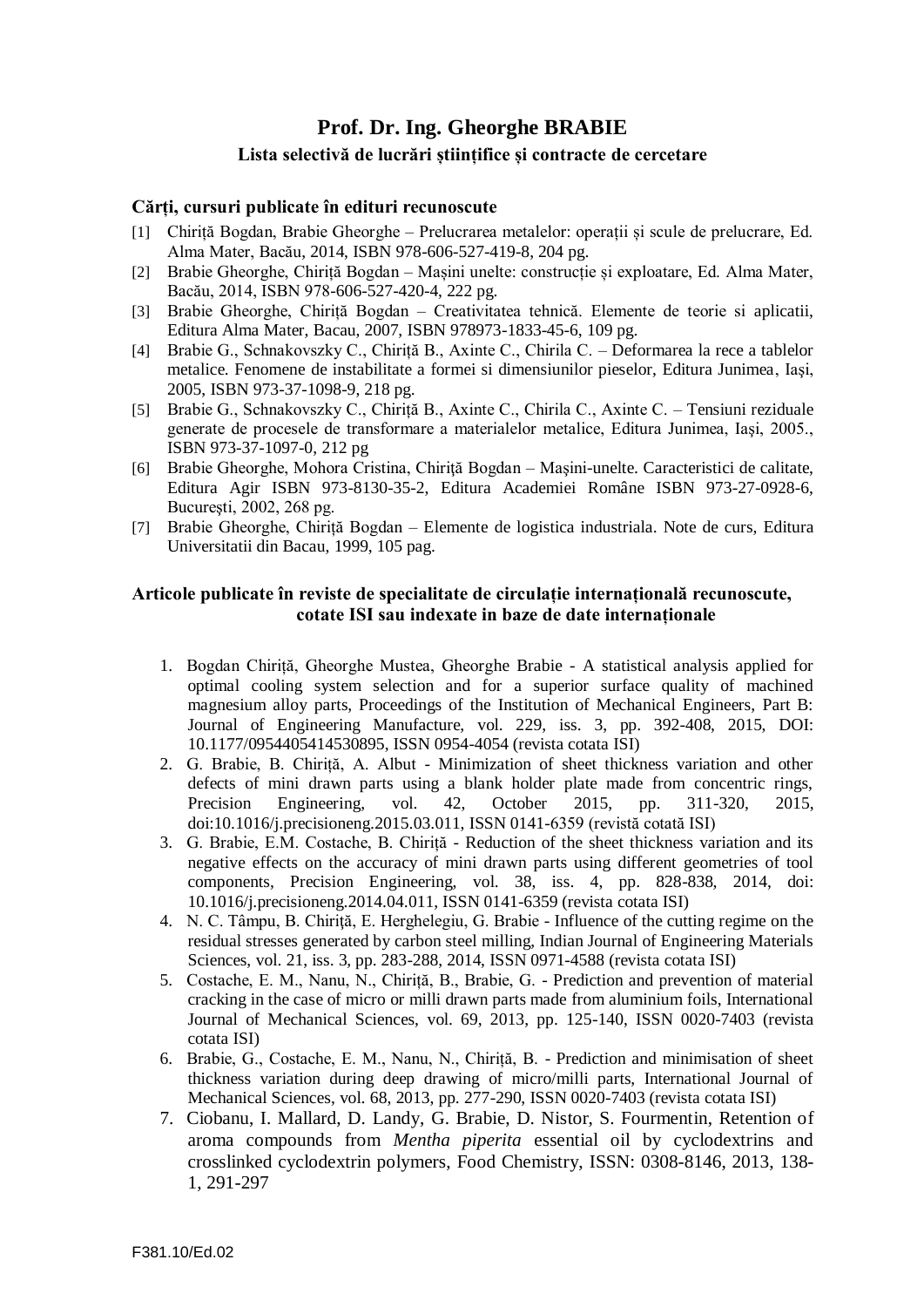- 8. Brabie G., Chiriță B., Nanu N., Ciubotariu V. Analysis of the springback and residual stresses generated by cold plastic forming in drawn round parts made from steel sheets, Metalurgia International, vol. XIV, no. 12, Editura Stiintifica F.M.R., 2009, p. 21-27,ISSN 1582-2214 (revista cotata ISI)
- 9. Brabie G., Chiriță B., Chirila C. Determination of the weld metal properties and behaviour in the case of tailor-welded blanks using the parallel tensile test and image-analysis method, Archives of civil and mechanical engineering, Vol. IV, No. 2, Polish Academy of Scince – Wroclaw Branch, Wroclaw, 2004, p. 41-47, ISSN 1644-9665
- 10. Tampu NC, Brabie G, Chiriță BA, Herghelegiu E, Radu MC Influence of the cooling liquid on surface quality characteristics in milling, IOP Conference Series: Materials Science and Engineering, vol. 95, 2015, doi:10.1088/1757- 899X/95/1/012024 (ISI Proceedings)
- 11. Tâmpu Nicolae Cătălin, Brabie Gheorghe, Chiriță Bogdan Alexandru Influence of inserts number on surface quality in milling, Applied Mechanics and Materials, vol. 809-810, pp. 177-182, doi:10.4028/www.scientific.net/AMM.809-810.177 (BDI)
- 12. Brabie Gheorghe, Chiriță Bogdan Alexandru Minimization of sheet thickness variation and other defects of the mini drawn parts using the genetic algorithms method, Applied Mechanics and Materials, vol. 809-810, pp. 241-246, doi:10.4028/www.scientific.net/AMM.809-810.241 (BDI)
- 13. Brabie Gheorghe, Chiriță Bogdan Alexandru Analysis of the sheet wrinkling variation and causes in the case of mini drawn parts, Applied Mechanics and Materials, vol. 809-810, pp. 241-246, doi:10.4028/www.scientific.net/AMM.809- 810.247 (BDI)
- 14. BRABIE Gheorghe, MUSTEA Gheorghe, CHIRIȚĂ Bogdan Residual Stresses Generated by the Combined Burnishing – Cutting Process in the Worked Parts, Applied Mechanics and Materials, vol. 657, pp. 103-107, 2014, doi: 10.4028/www.scientific.net/AMM.657.103, ISSN 1660-9336 (ISI Proceedings)
- 15. CHIRIȚĂ Bogdan, BRABIE Gheorghe, MUSTEA Gheorghe Determination of Optimal Working Parameters of the Combined Burnishing – Turning Process by Applying the Method of Response Surfaces, Applied Mechanics and Materials, vol. 657, pp. 98-102, 2014, doi:10.4028/www.scientific.net/AMM.657.98, ISSN 1660- 9336 (ISI Proceedings)
- 16. BRABIE Gheorghe, CHIRIȚĂ Bogdan, COSTACHE Elena, TEACA Stefan Influence of the tool clearances on the dimensional accuracy of mini drawn parts, Advanced Materials Research, vol. 1036, pp. 309-313, 2014, doi: 10.4028/www.scientific.net/AMR.1036.309, ISSN:1662-8985 (BDI)
- 17. BRABIE Gheorghe, CHIRIȚĂ Bogdan, COSTACHE Elena, TEACA Stefan Determination of the Optimal Blank Diameter in the Case of Mini Deep Drawing by Applying the Fuzzy Logic and Taguchi Methods, Advanced Materials Research, vol. 1036, pp. 304-308, 2014, doi: 10.4028/www.scientific.net/AMR.1036.304, ISSN:1662-8985 (BDI)
- 18. Nanu N., Brabie G., Bologan M.**,** Influence of the Blankholder Force on the Accuracy of the Rectangular Drawn Parts Made from Steel Sheets**,** Applied Mechanics and Materials**,** 2013, 371, 143-147
- 19. Brabie G.,Nanu N., Jitaru A.**,** Influence of the Thickness Value on the Mechanical and Formability Properties of the CuZn37 Thin Sheet Metal**,** Applied Mechanics and Materials**,** 2013, 371, 163-167
- 20. Brabie G., E.M.Radu, Bologan M.**,** Influence of the Tool Clearance Values on the Quality of the Small Drawn Parts**,** Applied Mechanics and Materials**,** 2013, 371, 705-709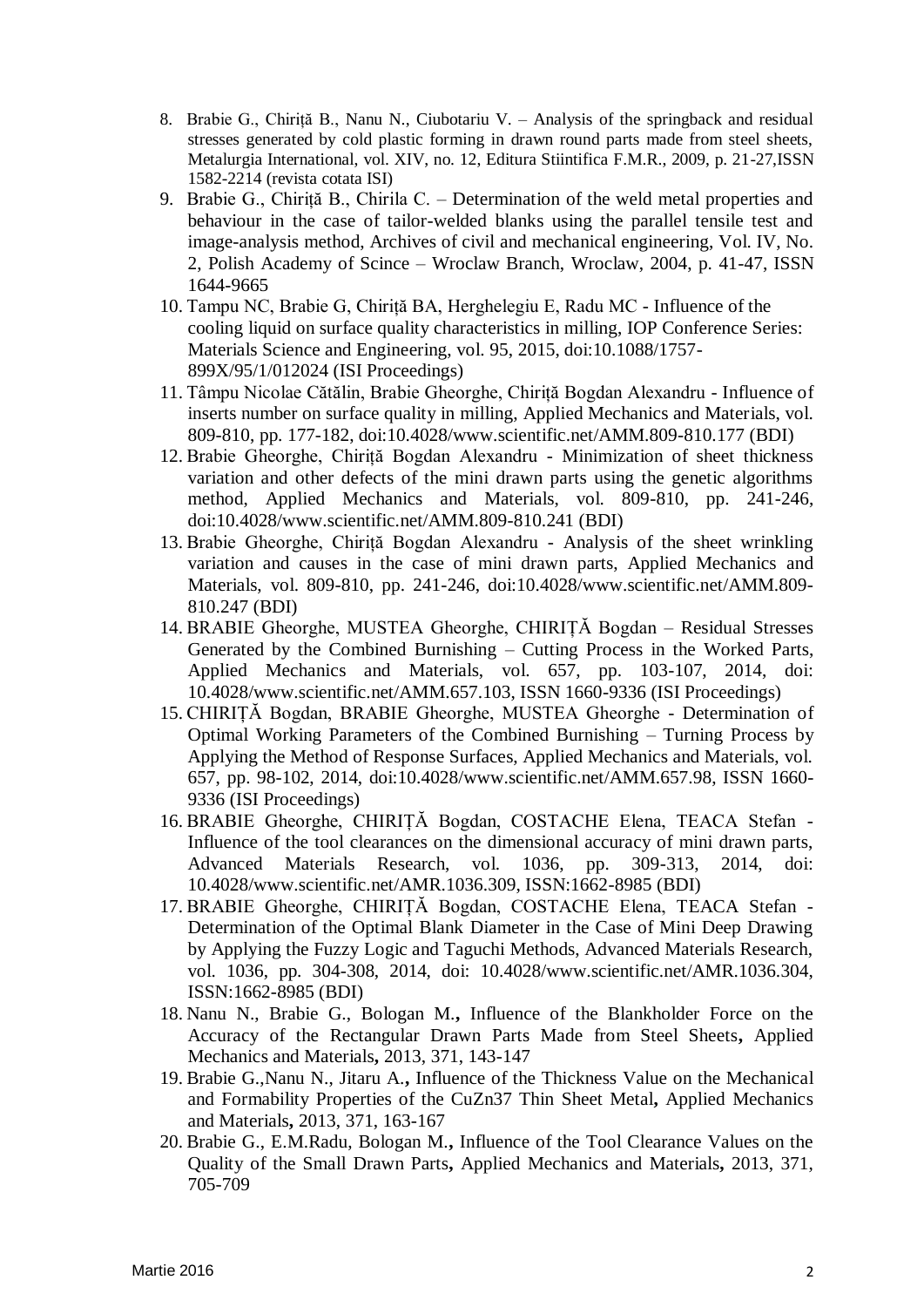- 21. E.M.Radu Costache, Brabie G., Bologan M.**,** Influence of the Blank Initial State on the Quality of the Small Drawn Parts**,** Applied Mechanics and Materials**,** 2013, 371, 710-714
- 22. Chiriță B., Brabie G. Control of springback in sheet metal U-bending through design experiment, 9th International Conference on Numerical Methods in Industrial Forming Processes NUMIFORM'07, Porto, Portugal, 17-21 Iunie 2007, p. 829-834, ISBN 978-0-7354-0416-8, (ISI Proceedings)
- 23. Brabie Gheorghe, Chiriţă Bogdan Basic problems concerning the application of the industrial ergonomic concepts in the design of the machine tools, International Design Conference – Design2000, Dubrovnik, May 23-26, 2000, p. 205-209 (ISI Proceedings)
- 24. Brabie G., Chiriţă B. Strategical Objectives Concerning the Machine Tools Conception, Manufacture and Utilization, International Design Conference – Design2000, Dubrovnik, May 23-26, 2000, p. 617 – 621 (ISI Proceedings)
- 25. Brabie Gheorghe, Chirită Bogdan Mathematical model describing the basic functions of the machine tools, the activities and phases in their designing stage, International Design Conference – Design'98, Dubrovnik, May 19-22, pp. 539-544, 1998 (ISI Proceedings)

# **Alte articole publicate în reviste internaționale sau naționale și volume ale unor conferințe internaționale sau naționale**

- 1. Brabie G., Schnakovszky C., Axinte C., Chiriță B. Analysis by simulation of the residual stresses distribution as a function of different factors in the case of hemispherical draw parts made from metal sheets, 9th International Research/Expert Conference "Trends in the Development of Machinery and Associated Technology", TMT2005, Antalya, Turkey, 26-30 September, 2005, pp. 157-162, ISBN 9958-617-28-5
- 2. Chiriță B., Brabie G., Schnakovszky C. Simulative techniques for the reduction of springback in U-bending of sheet metal, International Conference "Net-Shape Sheet Metal Forming", Poznan – Wasowo, Poland, 13th May, 2005, p. 123-134, ISBN 83-911809-4-8
- 3. Brabie G., Schnakovszky C., Chiriță B., Chirila C., Axinte C. Application of Taguchi's method for tools and process optimization in the case of industrial parts made by metal sheets forming, International Conference "Net-Shape Sheet Metal Forming", Poznan – Wasowo, Poland, 13th May, 2005, p. 109-122, ISBN 83- 911809-4-8
- 4. Brabie G., Schnakovszky C., Chiriţă B., Chirilă C., Axinte C. Application of the Taguchi method for the compensation of errors determined by springback in the case of a conical lied made from metal sheets, MOCM 11, vol. 1, Technical Sciences Academy of Romania, University of Bacau, 2005, p.49-56, ISSN 1224- 7480
- 5. Brabie G., Schnakovszky C., Axinte C., Chirilă C., Chiriţă B. Application of the Taguchi method for the compensation of errors determined by springback in the case of a draw half-rim with stiffness channels made from metal sheets, MOCM 11, vol. 1, Technical Sciences Academy of Romania, University of Bacau, 2005, p.57- 64, ISSN 1224-7480
- 6. Schnakovszky C., Brabie G., Chirila C., Chiriță B., Axinte C. Experimental and simulation analysis of spring back in the case of a conical draw lied made using tools corrected by applying the Taguchi method of optimization, MOCM 11, vol. 1, Technical Sciences Academy of Romania, University of Bacau, 2005, p. 167-170, ISSN 1224-7480
- 7. Schnakovszky C., Brabie G., Chiriță B., Chirila C., Axinte C. Experimental and simulation analysis of springback in the case of a drawn half-rim made using tools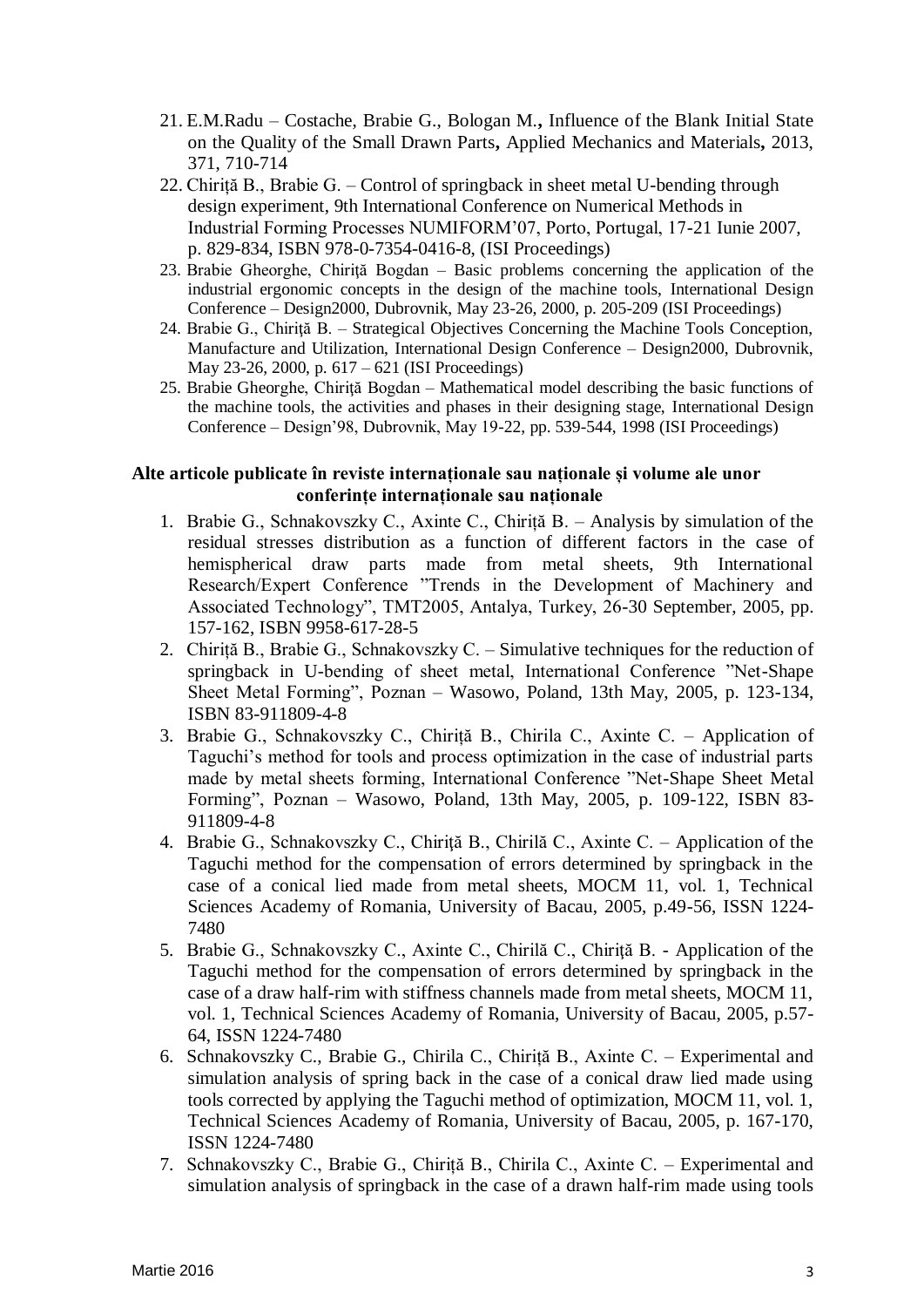corrected by applying the Taguchi method of optimization, MOCM 11, vol. 1, Technical Sciences Academy of Romania, University of Bacau, 2005, p. 171-174, ISSN 1224-7480

- 8. Brabie G., Chiriță B., Albut A. Conditions and steps needed in the application of an optimization system based on Taguchi's method for the compensation of errors generated by springback in the case of draw parts made from metal sheets, TSTM-11, vol. 1, Technical Sciences Academy of Romania, University of Bacau, 2005, p. 32-36, ISSN 1224-7449
- 9. Schnakovszky C., Brabie G., Chiriță B., Chirila C., Axinte C. Experimental and simulation analysis of springback in the case of a drawn half-rim made using tools corrected by applying the Taguchi method of optimization, TSTM-11, vol. 1, Technical Sciences Academy of Romania, University of Bacau, 2005, p. 37-40, ISSN 1224-7449
- 10. Schnakovszky C., Brabie G., Chirila C., Chiriță B., Axinte C. Experimental and simulation analysis of springback in the case of a conical draw lied made using tools corrected by applying the Taguchi method of optimization, TSTM-11, vol. 1, Technical Sciences Academy of Romania, University of Bacau, 2005, p. 41-44, ISSN 1224-7449
- 11. Brabie G., Schnakovszky C., Axinte C., Chirilă C., Chiriţă B. Application of the Taguchi method for the compensation of errors determined by springback in the case of a draw half-rim with stiffness channels made from metal sheets, TSTM-11, vol. 1, Technical Sciences Academy of Romania, University of Bacau, 2005, p. 45- 50, ISSN 1224-7449
- 12. Chiriţă Bogdan, Brabie Gheorghe Experimental analysis of different influences on springback of parts formed by U-bending, TMT2003, 7th International Research/Expert Conference "Trends in the Development of Machinery and Associated Technology", Lloret del Mar, Barcelona – Spain, 15-17 September, 2003, p. 141-144
- 13. Gheorghe Brabie, Chiriţă Bogdan Experimental analysis of the influence of blankholder force variation on springback of drawn rectangular parts made in steel sheets, TMT2003, 7th International Research/Expert Conference "Trends in the Development of Machinery and Associated Technology", Lloret del Mar, Barcelona – Spain, 15-17 September, 2003, p. 209-212
- 14. Brabie Gheorghe, Chirilă Ciprian, Chiriţă Bogdan Determination of weld metal properties in the case of tailor welded sheets, TSTM9, Technical Sciences Academy of Romania, Universitatea Bacău, 2003, p. 216-219, ISSN 1224-7449
- 15. Brabie Gheorghe, Chiriţă Bogdan, Chirilă Ciprian Investigation of the strain variation during tensile test of tailor welded sheets by using the image analysis method, MOCM9, vol. 3, Technical Sciences Academy of Romania, Universitatea Bacău, 2003, p. 7-10, ISSN 1224-7480
- 16. Brabie Gheorghe, Chiriţă Bogdan, Chirilă Ciprian Analysis of the stress strain curves experimentally determined for tailor welded sheets, MOCM9, vol. 3, Technical Sciences Academy of Romania, Universitatea Bacău, 2003, p. 11-17, ISSN 1224-7480
- 17. Brabie Gheorghe, Chiriţă Bogdan, Chirilă Ciprian Residual stresses control by experiment and simulation – in formed tailor welded sheets, MOCM9, vol. 3, Technical Sciences Academy of Romania, Universitatea Bacău, 2003, p. 18-22, ISSN 1224-7480
- 18. Brabie Gheorghe, Chiriţă Bogdan Basic problems in the study of springback of the parts made in metal sheets – a review, TSTM8, Universitatea Bacău, 2002, p.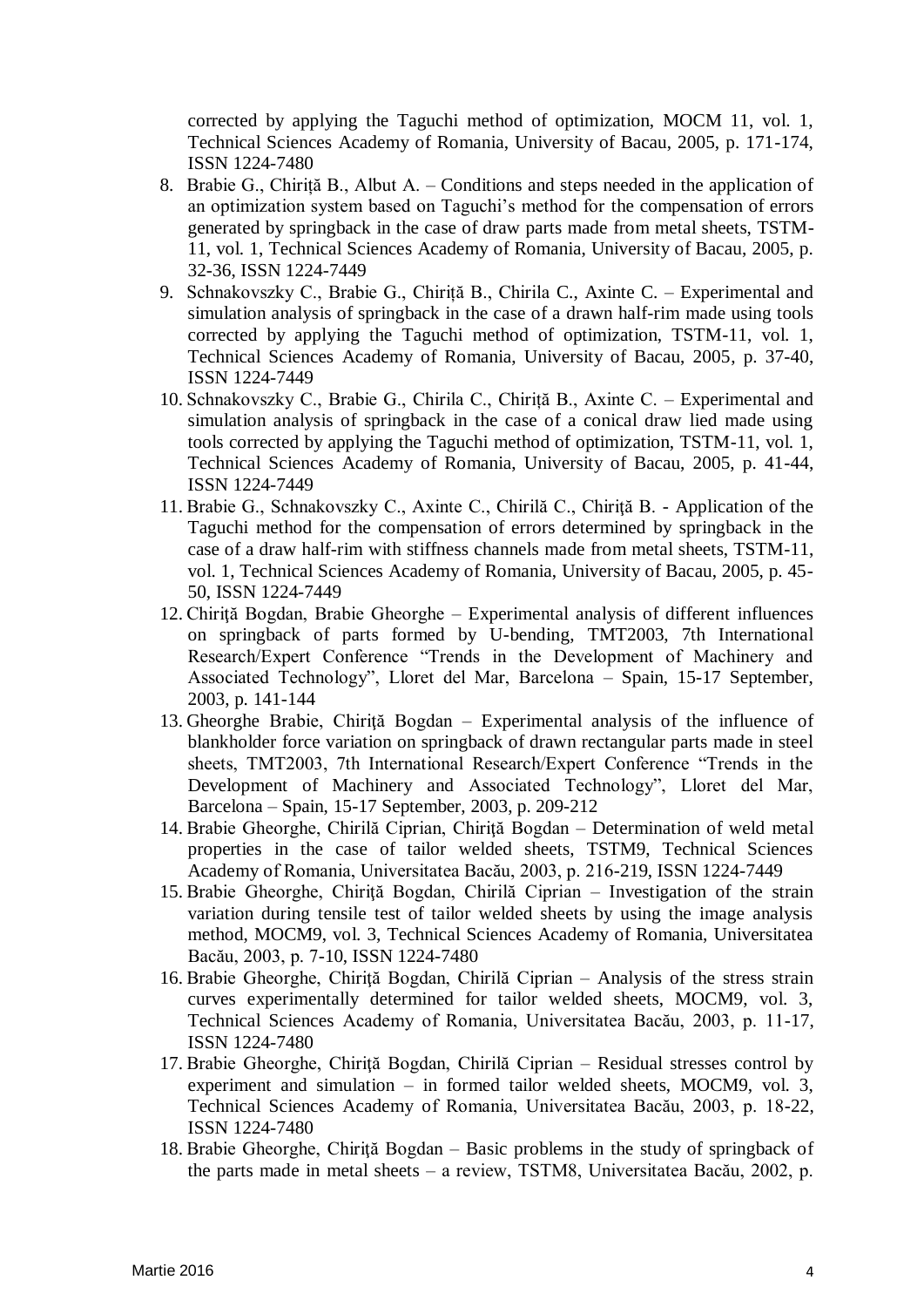130-134, ISSN 1224-7449

- 19. Brabie Gheorghe, Chiriţă Bogdan Experimental analysis of springback in the case of a lid made by deep drawing of different metal sheets, TSTM8, Universitatea Bacău, 2002, p. 139-144, ISSN 1224-7449
- 20. Brabie Gheorghe, Chiriţă Bogdan Methods of reducing or eliminating effects of instability phenomena that occur in metal sheets forming processes, MOCM8, Universitatea Bacău, 2002, p. 40-44, ISSN 1224-7480
- 21. Brabie Gheorghe, Apostol Marian, Chiriţă Bogdan The influence of stress exponent m on the shape and position of the FLSDs determined for aluminium sheets from FLDs using the Hill'79 criterion, TSTM6 – Romanian Academy, 2000, p. 83-90, ISSN 1224-7449
- 22. Gheorghe Brabie, Chiriţă Bogdan Considerations and criteria applied for the optimum selection of materials in the designing stage of the machine components, Buletinul Institutului Politehnic din Iaşi, Tomul XLVI(L), fasc. 1-2, Secţia IX, Ştiinţa şi Ingineria Materialelor, 2000, p. 79-84, ISSN 1453-1690
- 23. Brabie Gheorghe, Chiriţă Bogdan Basic principles and technical solutions applied to improve the stiffness of the machine tool structural components, TCMM 40 (Tehnologii, Calitate, Maşini, Materiale), Ed. Tehnică, Bucureşti, 2000, p. 29-34
- 24. Brabie Gheorghe, Chiriţă Bogdan Aspecte privind optimizarea construcţiei batiurilor de masini unelte, Lucrările Sesiunii de Comunicări Stiintifice a Universității "Petru Maior" Tg. Mureș, vol. 3, Mașini Unelte – Echipamente, 27-28 Octombrie 2000, p. 19-24
- 25. Brabie Gheorghe, Chiriţă Bogdan Etapes, criteriums et indicateurs fondamentals pour le choix optimal des materiaux dans la construction des machines outils, 1er Symposium International Euretech, Settat, Maroc, 16/17 Juillet 1999
- 26. Brabie Gheorghe, Chirită Bogdan Methods and technical solutions applied to improve the protection of the machine tool operators, MOCM5 – Romanian Academy, 1999, p. 151-154, ISSN 1224-7480
- 27. Brabie Gheorghe, Chiriţă Bogdan Recent trends and evolutions in the machine tools market and industry, TSTM5 – Romanian Academy, 1999, ISSN 1224-7449
- 28. Brabie Gheorghe, Chiriţă Bogdan Possibilities to improve the disponibility and reliability features of the machine tools, TSTM5 – Romanian Academy, 1999, ISSN 1224-7449
- 29. Ungureanu Viorel, Brabie Gheorghe, Chiriţă Bogdan The experimentally determined strain for deep drawing of L-shaped aluminium parts, TSTM5 – Romanian Academy, 1999, ISSN 1224-7449
- 30. Brabie Gheorghe, Chiriţă Bogdan The technologic character of the construction applied in the designing stage of the machine tools, TSTM4 – Romanian Academy, 1998, ISSN 1224-7449
- 31. Brabie Gheorghe, Chiriţă Bogdan The effects of different factors on the forming limit diagrams, MOCM4 – Romanian Academy, 1998, ISSN 1224-7480

### **Lista contractelor de cercetare**

### **Granturi internaţionale:**

[1] The Intelligent System for Netshape Forming of Metal Sheet Products, Program Cadru 5, 2002-2005, in parteneriat cu Universitatea Tehnica din Wroclaw – Polonia, Universitatea Savoie – Franta, Universitatea Porto – Portugalia, Autotools – Polonia, MFI Poznan – Polonia, SEP – Franta, PJ Ferramentas – Portugalia, WMW Bacau – Romania, SC Mecanica Ceahlau Piatra Neamt – Romania – Director

[2] The System for Metal Sheet Forming Design, Program Copernicus IC15CT970708, 1997-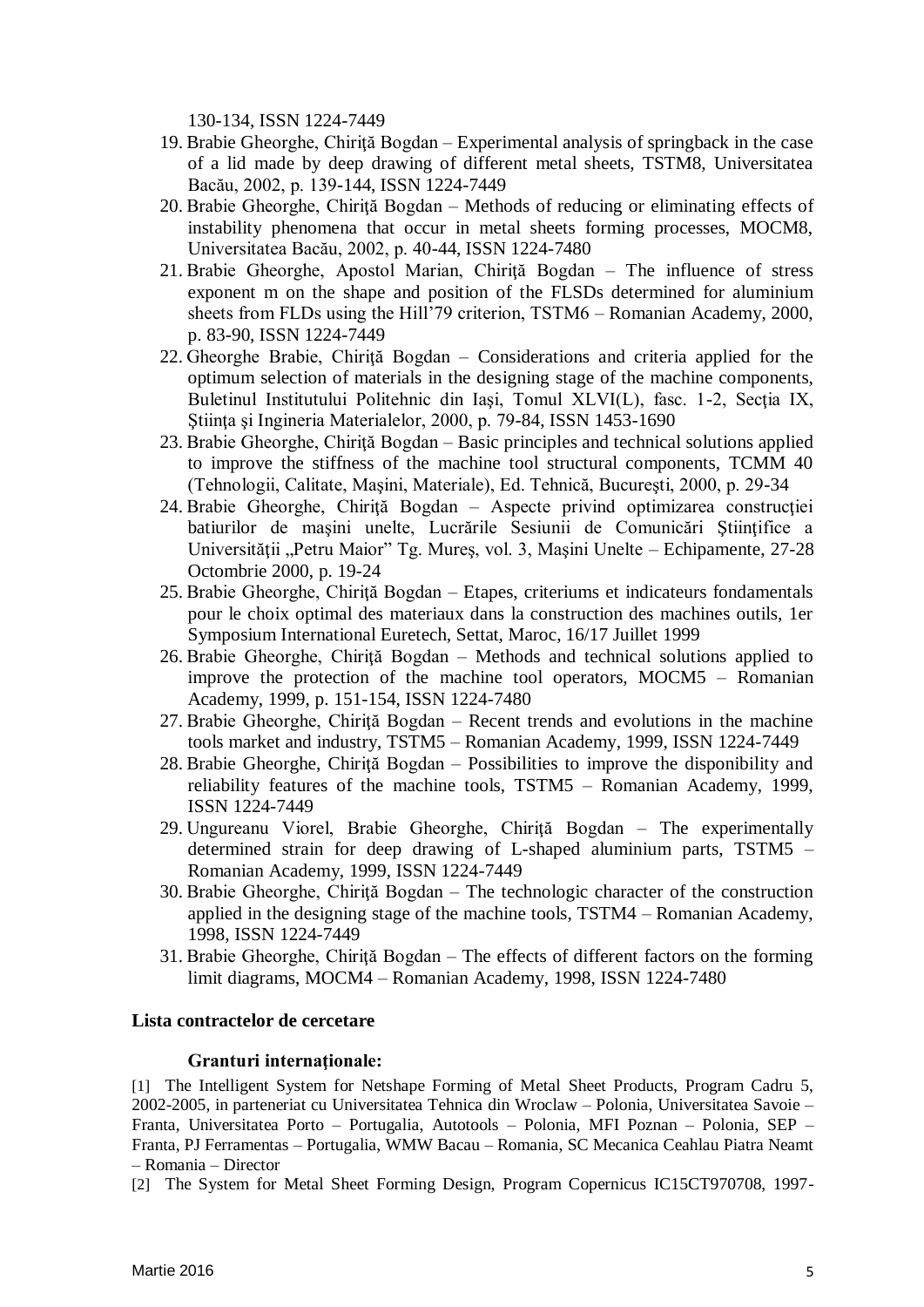2000, in parteneriat cu Universitatea Savoie – Annecy (Franta), Universitatea Tehnica din Wroclaw (Polonia), Universitatea Porto (Portugalia) – Director

## **Granturi naționale:**

- [1] PN II 297/2014 Tehnologii ecologice și economice pentru prelucrarea tablelor metalice folosite la realizarea blindajelor, 2014 - membru în colectivul de cercetare
- [2] Factori de influenta, modelarea fenomenelor specifice si optimizarea procesului de micro/milli ambutisare a tablelor metalice cu grosimi sub 0.2mm, PNII PCE 178, 2012-2014 – Director
- [3] Modelarea pe baza analizei experimentale și prin simulare a interacțiunii dintre procesele fizice de generare a tensiunilor reziduale şi revenire elastică la deformarea plastică a tablelor metalice, Program PNII – IDEI 595/2008 - 2011 – Director
- [4] Modernizarea şi consolidarea infrastructurii de cercetare a grupului de laboratoare de cercetare specifice deformării plastice la rece a tablelor metalice, Program  $PNII - Capacit\tilde{a}t$ i nr. 115/2007 – Director
- [5] Tehnologie integrata de fabricație a pieselor realizate din table metalice subțiri, Program CEEX 317/2006, 2006-2008 – Director
- [6] Rețea națională de cercetare in domeniul ingineriei integrate a produselor si proceselor, Program CEEX 243/6 – 2006 – Director
- [7] O noua tehnologie privind creșterea productivității și calității rulmenților, Program CEEX 20/2005 – Director
- [8] Metode de simulare, modelare si producție virtuală sau digitală bazate pe tehnologia informației si comunicării (ICT) si dedicate noii generații de sisteme de prelucrare reconfigurabile, Proiect CEEX, 2005-2007 – Director
- [9] Cercetări experimentale si prin simulare pentru determinarea tensiunilor reziduale in cazul deformării plastice la rece a tablelor metalice, Grant CNCSIS 1003/2004, 2004-2005 – Director
- [10]Studiul fenomenului de revenire elastică la ambutisarea plastică la rece a tablelor metalice, Grant CNCSIS nr. 278/2002 – Director
- [11]Studiul fenomenului de revenire elastica la îndoirea plastica la rece a tablelor metalice, Grant CNCSIS 1169/2 2001 – Director
- [12]Analiza tensiunilor reziduale din piesele turnate la SC LUFKIN Industries SRL Ploiești, Contract nr. 1/2014 cu SC SPECTROMAS SRL București, 2014 – membru in colectivul de cercetare
- [13]Analiza tensiunilor reziduale din piesele turnate la SC LUFKIN Industries SRL Ploiești, Contract nr. 2/2014 cu SC SPECTROMAS SRL București, 2014 – Director
- [14]Analiza tensiunilor reziduale din piesele turnate la SC LUFKIN Industries SRL Ploiești, Contract nr. 3/2014 cu SC SPECTROMAS SRL București, 2014 – membru in colectivul de cercetare
- [15]Analiza tensiunilor reziduale din piesele turnate la SC LUFKIN Industries SRL Ploiești, Contract nr. 4/2014 cu SC SPECTROMAS SRL București, 2014 – membru in colectivul de cercetare
- [16]Analiza tensiunilor reziduale din piesele turnate la SC LUFKIN Industries SRL Ploiești, Contract nr. 5/2014 cu SC SPECTROMAS SRL București, 2014 – membru in colectivul de cercetare
- [17]Analiza tensiunilor reziduale din piesele turnate la SC LUFKIN Industries SRL Ploiești, Contract nr. 7/2014 cu SC SPECTROMAS SRL București, 2014 – membru in colectivul de cercetare
- [18]Analiza tensiunilor reziduale din piesele turnate la SC LUFKIN Industries SRL Ploiești, Contract nr. 8/2014 cu SC SPECTROMAS SRL București, 2014 – Director
- [19]Analiza tensiunilor reziduale din piesele turnate la SC LUFKIN Industries SRL Ploiești, Contract nr. 9/2014 cu SC SPECTROMAS SRL București, 2014 – membru in colectivul de cercetare
- [20]Analiza tensiunilor reziduale din piesele turnate la SC LUFKIN Industries SRL Ploiești, Contract nr. 10/2014 cu SC SPECTROMAS SRL București, 2014 – membru in colectivul de cercetare